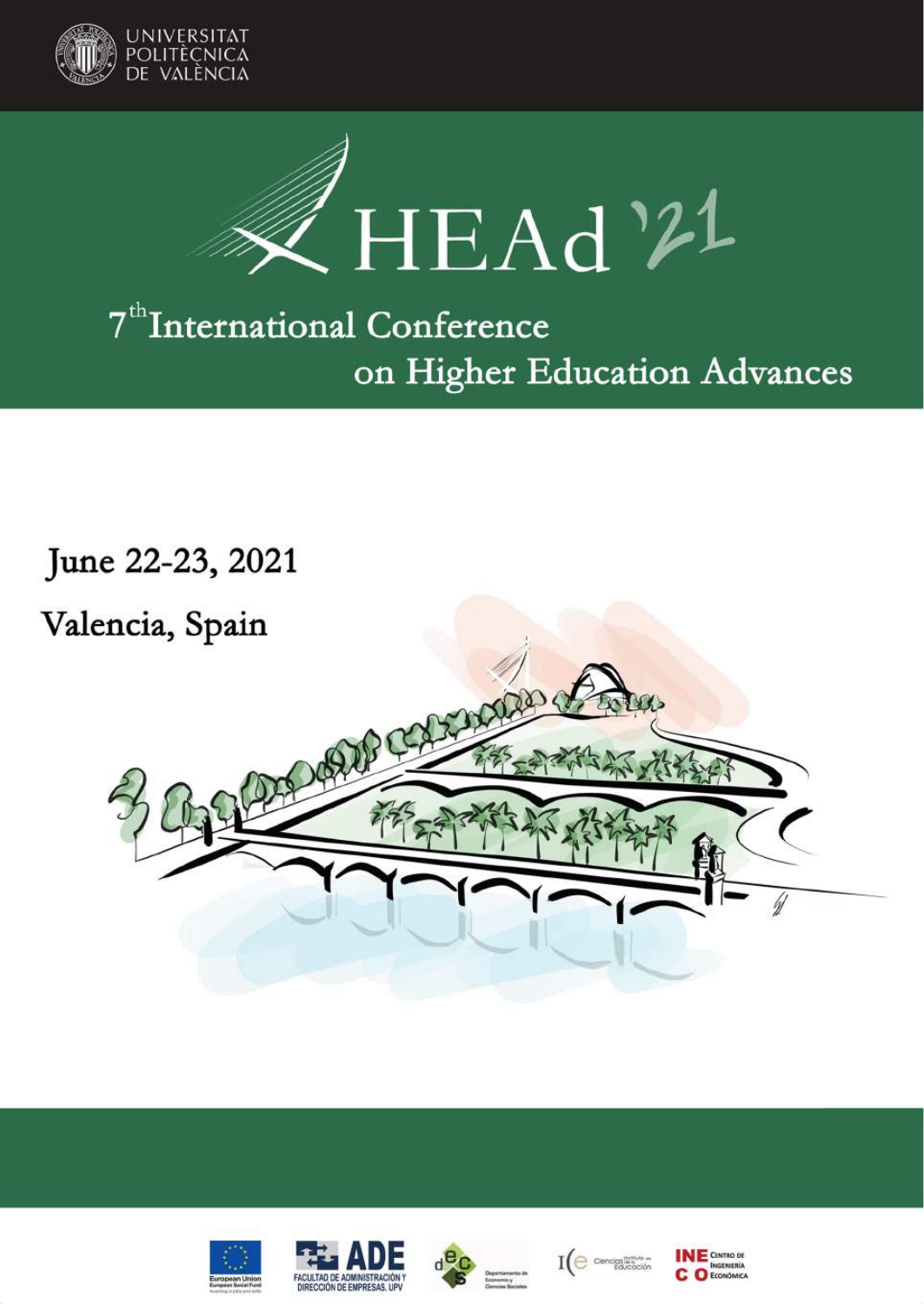#### Congress UPV

7th International Conference on Higher Education Advances (HEAd'21)

The contents of this publication have been evaluated by the Program Committee according to the procedure described in the preface. More information at http://www.headconf.org/

#### Scientific Editors

Josep Domenech Paloma Merello Elena de la Poza

Cover design by Gaia Leandri

Publisher 2021, Editorial Universitat Politècnica de València Cno. de Vera, s/n. 46022 Valencia (SPAIN) www.lalibreria.upv.es / Ref.: 6657\_01\_01\_01

ISSN: 2603-5871 ISBN: 978-84-9048-975-8 (print version) Print on-demand DOI: http://dx.doi.org/10.4995/HEAD21.2021.13621



7th International Conference on Higher Education Advances (HEAd'21) This book is licensed under a Creative Commons Atribution-NonCommercial-NonDetivates-4.0 International license

Editorial Universitat Politècnica de València http://ocs.editorial.upv.es/index.php/HEAD/HEAD21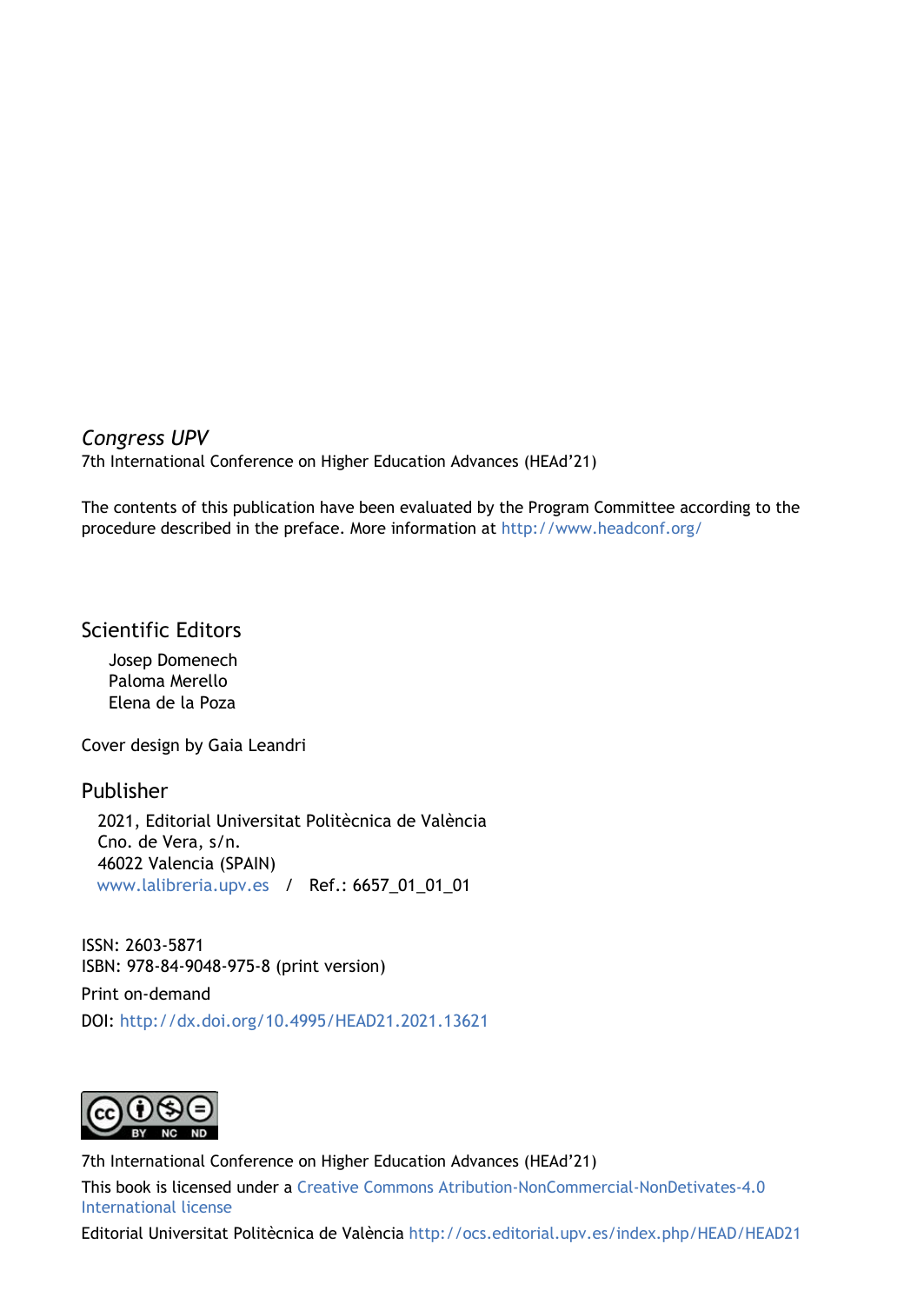# **Preface**

#### **Josep Domenech1 , Paloma Merello2 , Elena de la Poza1**

<sup>1</sup>Universitat Politècnica de València, Spain, <sup>2</sup>Universitat de València, Spain.

#### *Abstract*

*The series of HEAd conferences have become a leading forum for researchers and practitioners to exchange ideas, experiences and research results relating to the preparation of students and the organization of higher educational systems. The seventh* edition (HEAd'*21) was celebrated during 22 and 23 June 2021. It was organized from Valencia, Spain; although held virtually because of the traveling restrictions after the COVID-19 outbreak. This preface gives*  an overview of the aims, objectives and scope of HEAd'*21, as well as the main contents of the scientific program and the process followed to select them.* 

*Keywords: Higher education; innovative materials; educational technology; evaluation and assessment; globalization in education.*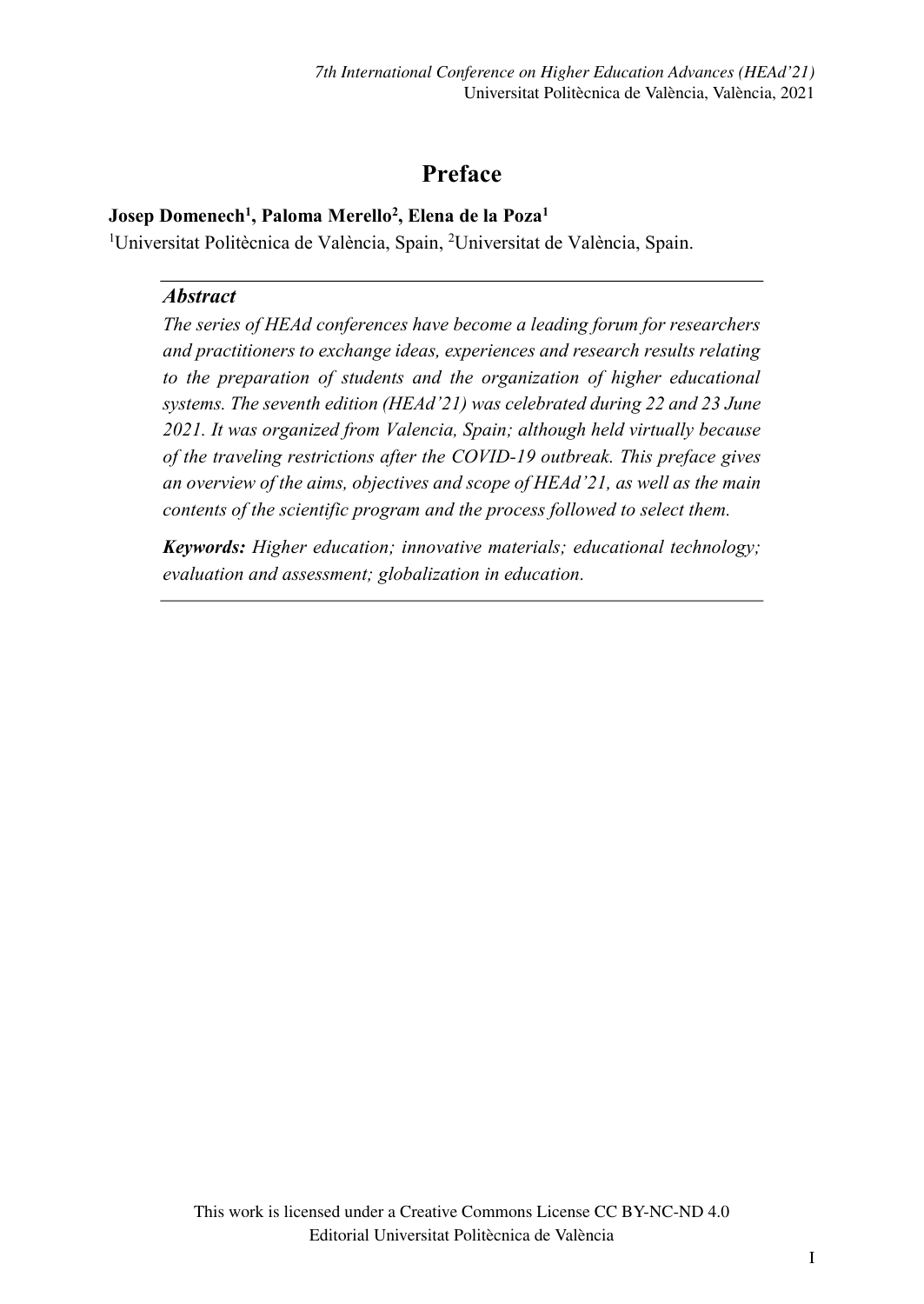# **1. Preface to H**EAd'**21**

This volume contains the selected papers of the Seventh International Conference on Higher Education Advances (HEAd'21), which was virtually organized from Valencia, Spain on 22 and 23 June 2021. Despite the traveling restrictions due to the COVID-19 outbreak, this seventh edition was a great success of participation and consolidates the series of HEAd conferences as a leading forum for researchers and practitioners to exchange ideas, experiences and research results relating to the preparation of students and the organization of higher educational systems.

The selection of the scientific program was directed by Paloma Merello, who led a team of 217 program committee members representing 53 countries in all five continents. Following the call for papers, the conference received 351 full paper submissions with authors from 63 different countries. All the submitted papers were reviewed by at least two program committee members under a double blind review process. Finally, 78 papers were accepted as full papers for oral presentation during regular sessions. This represents an overall full paper acceptance rate of 22.2%, the most selective acceptance rate across all the editions. This selection ensures a high-quality program which is greatly valued by the research communities. Additionally, 83 submissions were accepted for short paper presentations, all of them receiving high review scores and published by UPV Press in this volume. The program committee chair congratulates all the authors for having their papers accepted in the proceedings of such a competitive conference.

HEAd'21 also featured two keynote speakers that overviewed important and actual topics: Harry Lappalainen (Turku University of Applied Sciences, Finland) talked about competition without losers, and how to implement this idea in a higher education context. The second keynote speech was delivered by Dr. Ana Zorio-Grima (Universitat de València, Spain) and dealt with the trends, challenges and opportunities of teaching innovation.

The main conference was followed by the third edition of the Symposium on Pedagogy for Higher Education Large Classes (PHELC). This virtual meeting, led by Ann Marie Farrell and Anna Logan, was a great platform for sharing practice, experience and expertise in large classes context.

Although virtually held, the conference was supported and hosted by the Faculty of Business Administration and Management of the Universitat Politècnica de València, which has been recently ranked as the best technical university in Spain by the Academic Ranking of World Universities (ARWU) 2020.

The organizing committee would like to thank all of those who made this year's HEAd a great success. Specifically, thanks are indebted to the invited speakers, authors, program committee members, reviewers, session chairs, presenters, sponsors, supporters and all the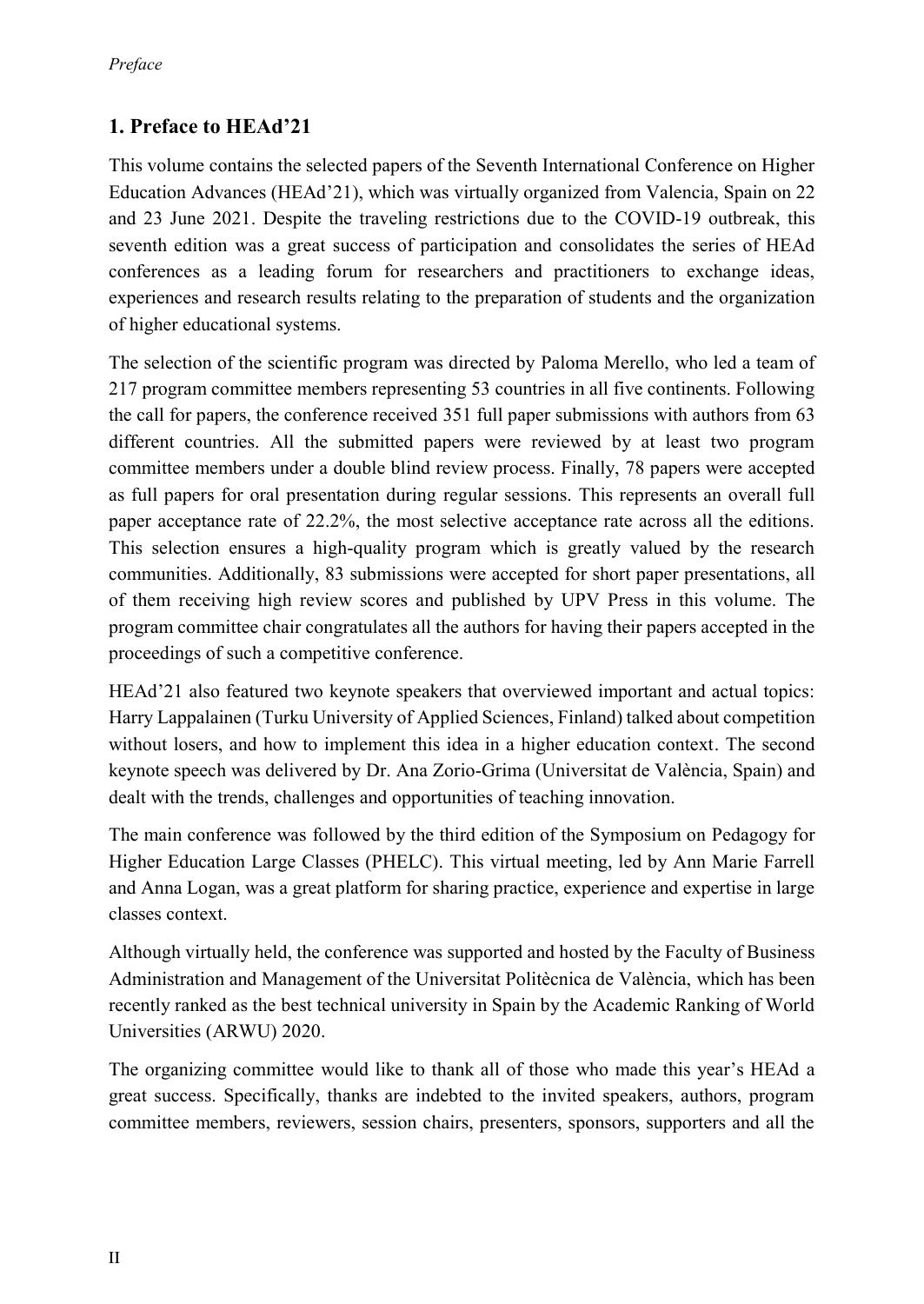attendees. Our final words of gratitude must go to the Faculty of Business Administration and Management of the Universitat Politècnica de València for supporting, once again, the HEAd conference, making it possible to become a great event.

# **2. Organizing Committee**

#### *General chair*

Josep Domènech, Universitat Politècnica de València

#### *Vice-chair*

Elena de la Poza, Universitat Politècnica de València

#### *Program committee chair*

Paloma Merello, Universitat de València

#### *Publicity chairs*

Gareth Bramley, University of Sheffield Daniela Zehetmeier, Munich University of Applied Sciences

#### *PHELC Workshop chairs*

Anna Logan, Dublin City University Ann Marie Farrell, Dublin City University

#### *Local organization*

Eduardo Cebrián Mónica Costa Alcaina Guillem Dasí Pablo Genovés Daniele Tavella Eduardo Torán José María Tuesta

#### **3. Sponsors and Supporters**

Universitat Politècnica de València European Social Fund Facultad de Administración y Dirección de Empresas Departamento de Economía y Ciencias Sociales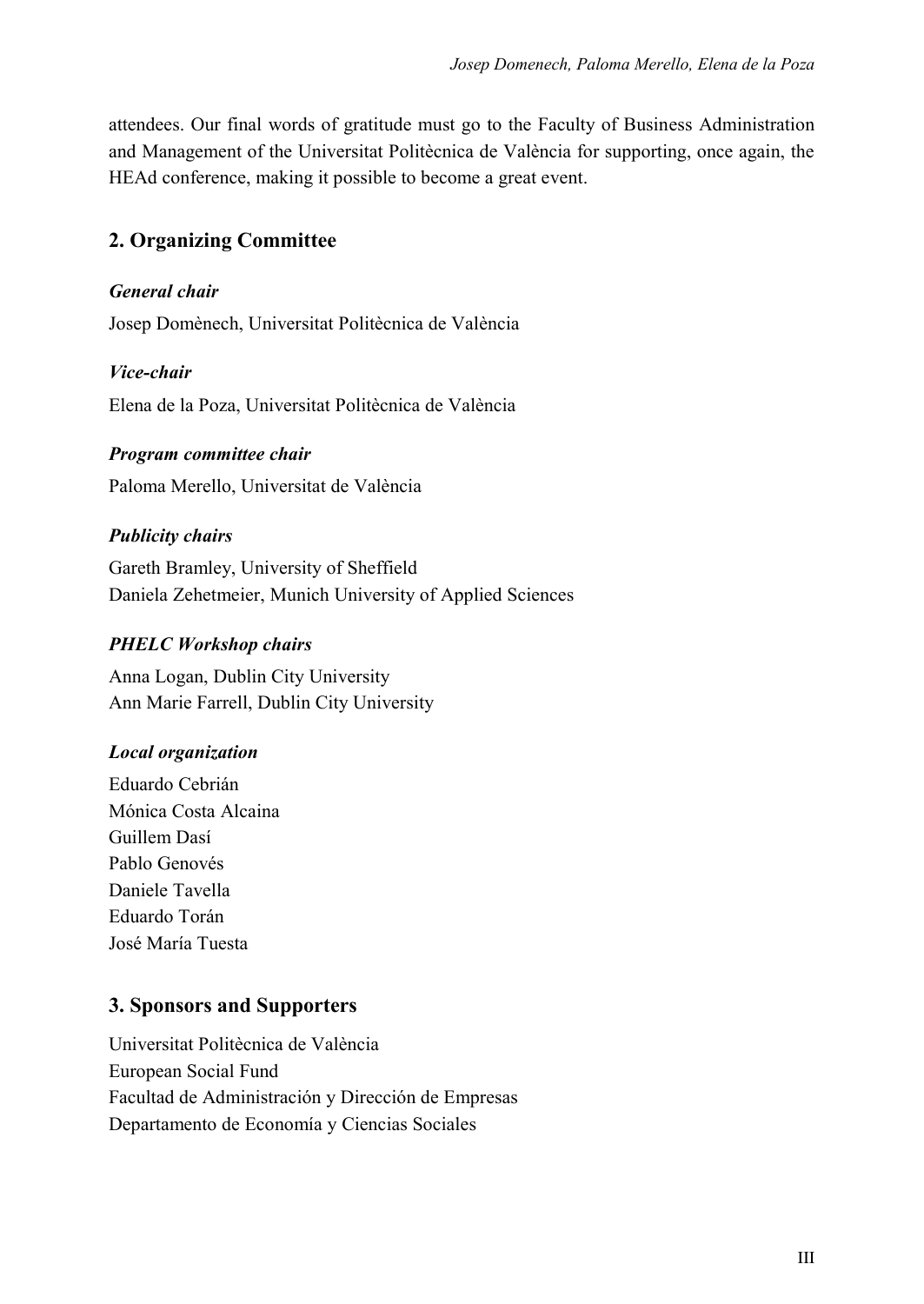Instituto de Ciencias de la Educación Centro de Ingeniería Económica

#### **4. Program committee**

Shirley Agostinho, University of Wollongong, Australia Mifrah Ahmad, Deakin University, Australia Norasmatul Akma Ahmad, University of Malaysia, Malaysia Salim Ahmed, Memorial University of Newfoundland, Canada Gokce Akcayir, University of Alberta, Canada Mª Ángeles Alcaide, Universitat Politècnica de València, Spain Gabriella Aleandri, Roma Tre University, Italy Filomena Almeida, Instituto Universitario de Lisboa, Portugal Daniel Alonso-Martinez, Universidad de León, Spain Francisco Alvarez, Universidad Autónoma de Aguascalientes, Mexico Asier Aranzabal Maiztegi, Universidad del País Vasco, Spain Azucena Arias Correa, Universidade de Vigo, Spain Victoria Arija, Rovira i Virgili University, Spain Jose Luis Arquero, Universidad de Sevilla, Spain Linda Austin, RMIT University, Vietnam/Australia Raquel Ayala Carabajo, Escuela Superior Politécnica del Litoral, Ecuador Marina Milić Babić, University of Zagreb, Croatia J.P. Bakken, Bradley University, USA Alice Barana, University of Turin, Italy Virginia Barba-Sanchez, University of Castilla-La Mancha, Spain Elena Bárcena, Universidad Nacional Educación a Distancia, Spain Elvira Barrios Espinosa, University of Málaga, Spain Mario Barro, Universidad Complutense Madrid, Spain Paula Bartel, Kempten University, Germany Inmaculada Bel Oms, Universitat de València, Spain José V. Benlloch-Dualde, Universitat Politècnica de València, Spain Naiara Berasategui Sacho, Universidad del País Vasco, Spain Marnie Binder, California State University, USA Jhon Urasti Blesia, Universitas Cenderawasih, Indonesia Luciane Bonaldo, University Anhembi Morumbi, Brasil Ignacio Bosch Roig, Universitat Politècnica de València, Spain Domenico Brunetto, Politecnico di Milano, Italy Sandra Bucarey, Universidad Austral de Chile, Chile Eliseo Bustamante García, Universitat Politècnica de València, Spain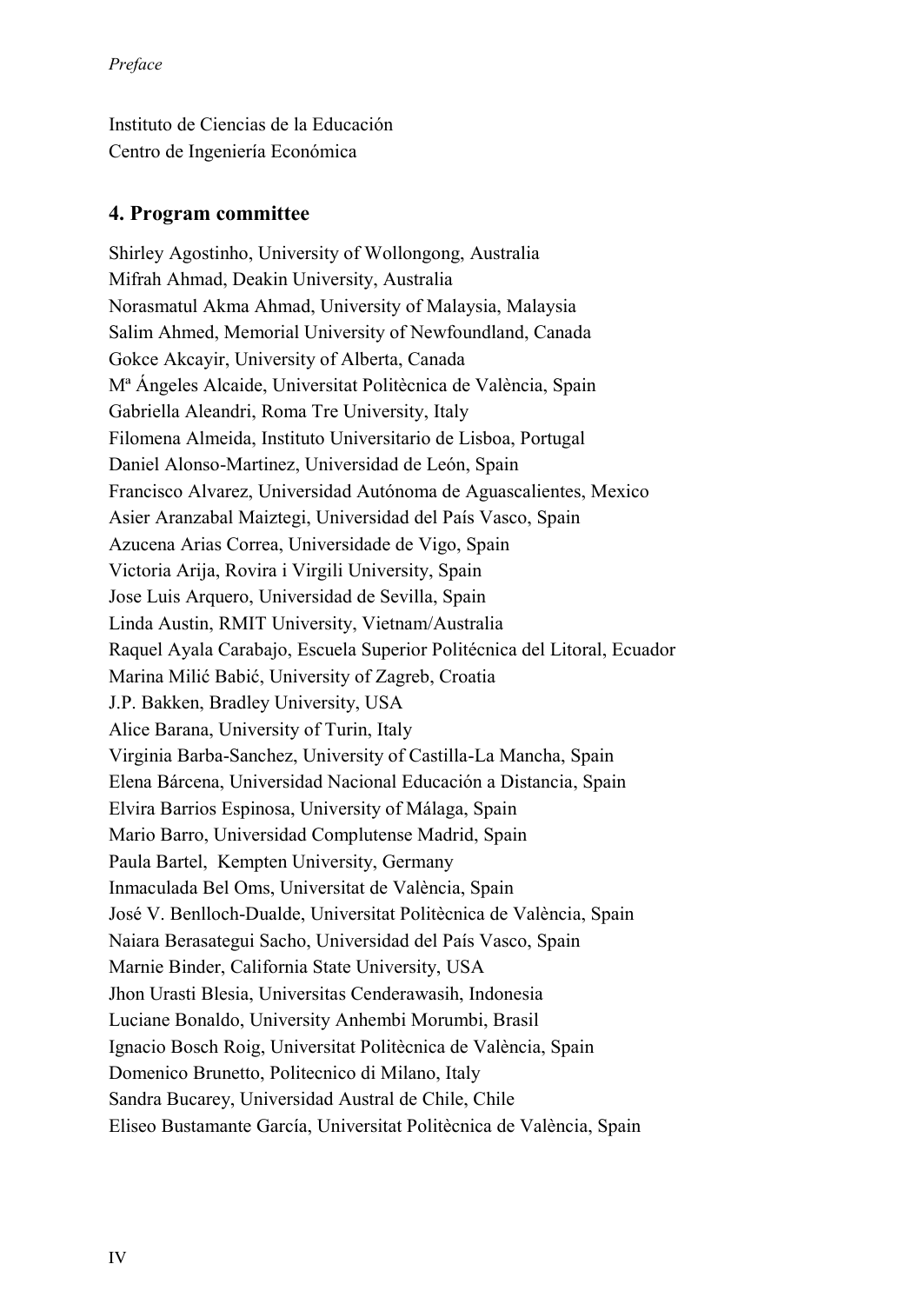Laura Cabeza-García, University of León, Spain Marisol Calabor, Universitat de València, Spain Sabrina B. Caldwell, The Australian National University, Australia Javier Calvo Saiz, Universitat de València, Spain Lourdes Canós-Darós, Universitat Politècnica de València, Spain Noelia Carmona Vicente, Universitat de València, Spain Adolfo Carrillo Cabello, University of Minnesota, USA Javier Casanoves-Boix, Valencian International University, Spain Roberto Cervelló-Royo, Universitat Poltècnica de València, Spain Dimitris Chassapis, National & Kapodistrian University of Athens, Greece George Chen, University of New England, Australia Hui-Chun Chu, Soochow University, China Alberto Ciolfi, Italian National Agency for the evaluation of Universities, Italy Roberto Cippitani, Università degli Studi di Perugia, Italy Elena Comino, Politecnico Torino, Italy Erika Corradini, University of Southampton, UK Tània Costa, Universitat Autònoma de Barcelona, Spain Jami Cotler, Siena College, USA John Cowan, Edinburgh Napier University, UK Daniela-Maria Cretu, Lucian Blaga University of Sibiu, Romania Diego Víctor de Mingo-López, Universitat Jaume I, Spain Wietse de Vries, Benemérita Universidad Autónoma de Puebla, Mexico Sofia B. Dias, Faculdade de Motricidade Humana, Portugal Marilyn Dono-Koulouris, St. John's University, USA Pablo Durán Santomil, Universidad de Santiago de Compostela, Spain Steve Eager, University of the West of Scotland, UK Ehsan Ekradi, Allameh Tabataba'i University, Iran Tiberio Feliz Murias, Universidad Nacional Educación a Distancia, Spain Carolina Fernández-Salinero de Miguel, Universidad Complutense de Madrid, Spain Joaquim Filipe Ferraz Esteves Araujo, University Of Minho, Portugal Sandro Nuno Ferreira Serpa, University of the Azores, Portugal Margarida Figueiredo, University of Évora, Portugal Sylwia Izabela Filipczuk-Rosińska, Military University of Aviation, Poland Björn Fisseler, FernUniversität in Hagen, Germany Nuno Flores, University of Porto, Portugal Francesco Floris, Università degli Studi di Torino, Italy Thomas Fuhrmann, OTH Regensburg, Germany Olga Fullana Samper, Universitat de València, Spain Josep Gallifa, Ramon Llull University, Spain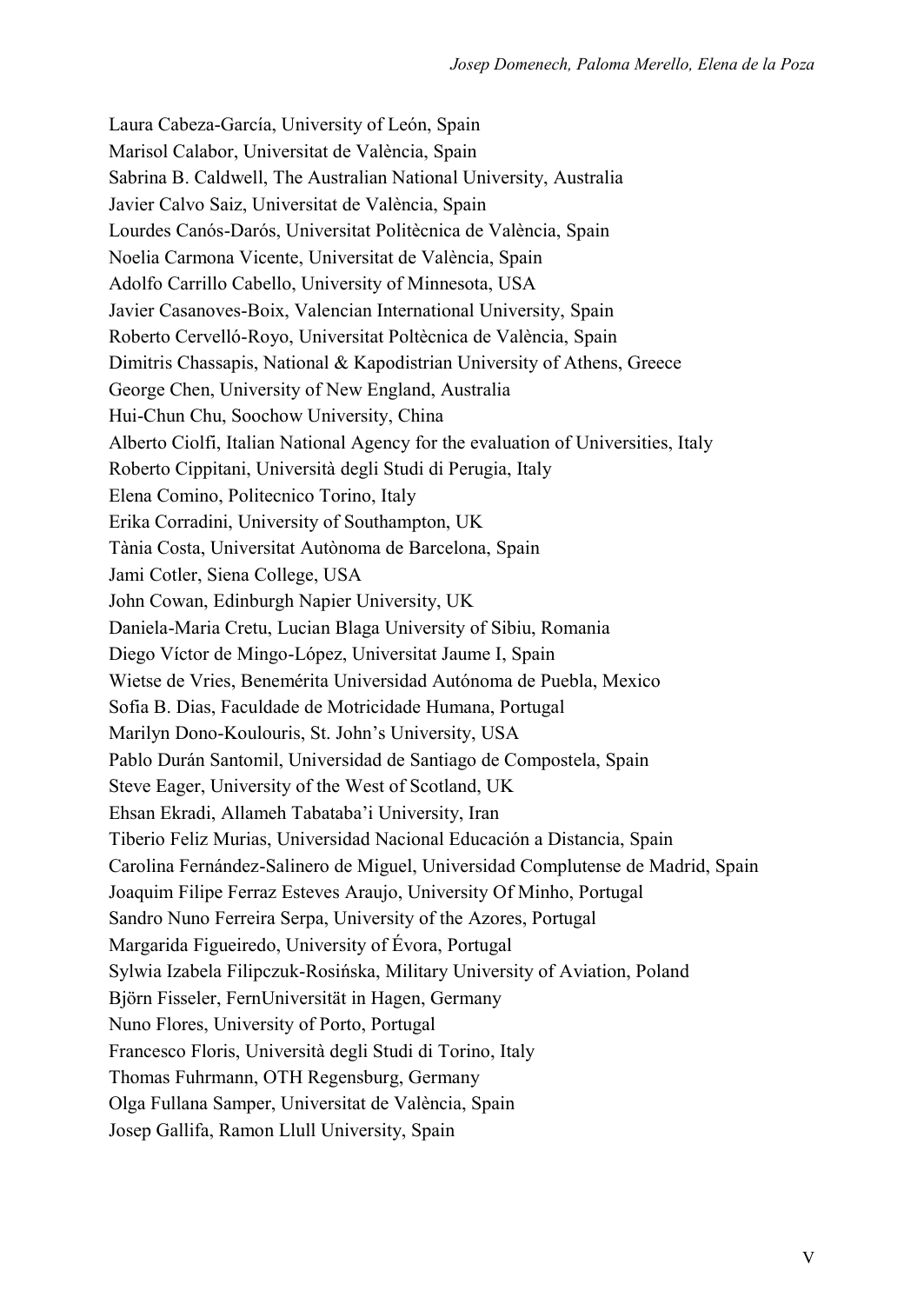Consuelo Garcia Tamarit, Universidad Internacional de la Rioja, Spain Suzanne Gatt, University of Malta, Malta Daniela Gil-Salom, Universitat Politècnica de València , Spain Belén Gill de Albornoz Noguer, Universitat Jaume I, Spain Beth L Goldstein, University of Kentucky, USA Nuria González-Álvarez, Universidad de León, Spain Mª de Fátima Goulão, Universidade Aberta, Portugal Samuel Greiff, University of Luxembourg, Luxembourg Işıl Güney, Hacettepe University, Turkey Hamin Hamin, Australian National Institute of Management and Commerce, Australia Vesife Hatisaru, University of tasmania, Australia Maruša Hauptman Komotar, Alma Mater Europaea – Inst. Studiorum Humanitatis, Slovenia Katrin Herget, University of Aveiro, Portugal Garron Hillaire, Massachusetts Institut of Technology, USA Hugo Horta, The University of Hong Kong, Hong Kong Sarka Hubackova, University of Hradec Kralove, Czech Republic Beatriz Jiménez-Parra, Universidad de León, Spain Srećko Joksimović, University of South Australia, Australia Jisun Jung, The University of Hong Kong, Hong Kong Kavi Kumar Khedo, Mauritius, Mauritius Shakeel Ahmed Khoja, Institute of Business Administration, Karachi, Pakistan Blanka Klimova, University of Hradec Králové, Czech Republic Sofya Kopelyan, University of Twente, The Netherlands Aleksandra Kulpa-Puczyńska, Cardinal Stefan Wyszyński University in Warsaw, Poland Rangith Baby Kuriakose, Central University of Technology, South Africa Marc Laperrouza, Escuela Politécnica Federal de Lausana, Switzerland Idoia Larretxi, University of the Basque Country, Spain André Leblanc, Dalarna University, Serbia Clotilde Lechuga, Malaga University, Spain Ho Keat Leng, Nanyang Technological University, Singapore Carlos Lerma, Universitat Politècnica de València, Spain Li Li, University of Exeter, United Kingdom Guan-Yu Lin, National Changhua University of Education, Taiwan Rosa Llácer Iglesias, Universitat Politècnica de València, Spain Elisabet Llauradó, Universitat Rovira i Virgili, Spain Carmen Llorente Cejudo, Universidad de Sevilla, Spain Guadalupe López-Íñiguez, Sibelius Academy, University of the Arts Helsinki, Finland Matthias Ludwig, Goethe-University, Germany Niu Lung-Guang, Fo-Guang university, Taiwan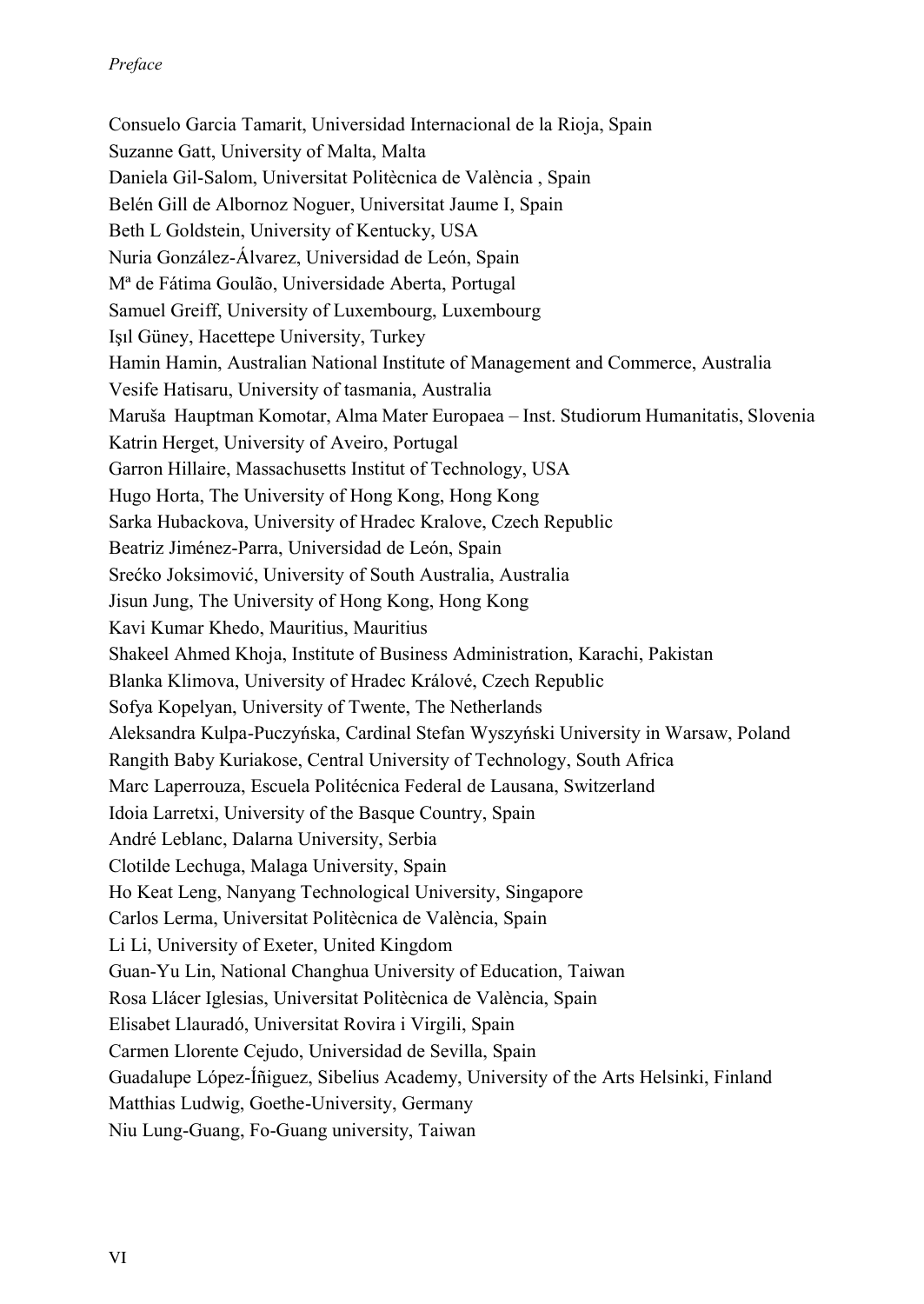Nicolaas Luwes, Central University of Technology, South Africa Elsa María Macías López, University of Las Palmas de Gran Canaria, Spain Jill R.D. MacKay, University of Edinburgh, Scotland Sathiamoorthy Manoharan, University of Auckland, New Zealand Marina Marchisio, University of Turin, Italy Célio Gonçalo Marques, Polytechnic Institute of Tomar, Portugal Mónica Martínez, Universitat Politècnica de València, Spain Mohammad I. Merhi, Indiana University South Bend, USA Bärbel Mertsching, University Paderborn, Germany Orazio Miglino, University of Naples "Federico II", Italy María del Mar Miralles Quirós, University of Extremadura, Spain Ulisses Miranda Azeiteiro, Universidade de Aveiro, Portugal Sulfeeza Mohd Drus, The Energy University, Malaysia Matthew Montebello, University of Malta, Malta Darlinda Moreira, Universidade Aberta, Portugal Michelle Morgan, United Kingdom Estefanía Mourelle, Universidade da Coruña, Spain Ricky Ngandu, Walter Sisulu University, South Africa Raquel Niclòs Corts, University of Valencia, Spain Rosella Nicolini, Universitat Autònoma de Barcelona, Spain Michael Niemetz, OTH Regensburg, Germany Darren Nixon, University Leeds, UK Luis Nobre Pereira, University of Algarve, Portugal Omid Noroozi, Wageningen University and Research, The Netherlands Maria Isabel Núñez-Peña, University of Barcelona, Spain Abeer Ali Okaz, Pharos University in Alexandria, Egypt Cesar Ortega-Sanchez, Curtin University, Australia Kateryna Osadcha, Bogdan Khmelnitsky Melitopol State Pedagogical University, Ukraine Viacheslav Osadchyi, Bogdan Khmelnitsky Melitopol State Pedagogical University, Ukraine Miriam Ossevoort, University of Groningen, The Netherlands Mustafa Ozmusul, Harran University, Turkey Orgul Ozturk, University of South Carolina, USA Cristina Pardo-Ballester, Iowa State University, USA Cristina Pardo-García, Universitat de València, Spain Elena Paunova-Hubenova, Bulgarian Academy of Science, Bulgaria Dieter Pawelczak, UniBw Munich, Germany Luís Pedro, University of Aveiro, Portugal Vincenza Pellegrino, University of Parma, Italy Víctor Hugo Perera, University of Seville, Spain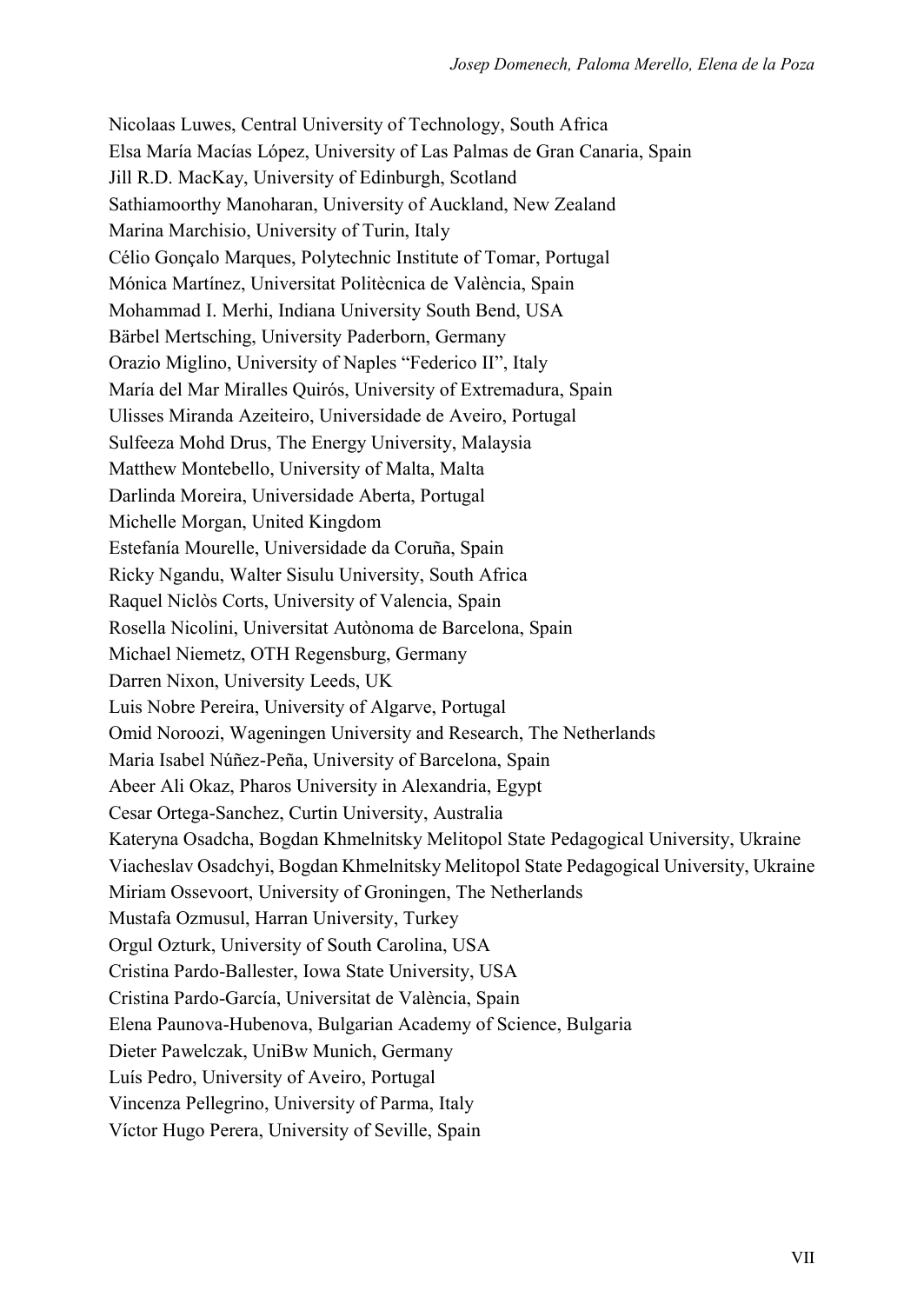Uxio Pérez-Rodríguez, Universidade de Vigo, Spain Anja Pfennig, HTW Berlin, Germany Jennifer Phillips, University of Manchester, UK Pablo Pinazo-Dallenbach, Universidad Internacional de Valencia, Spain Antonella Poce, Università di Modena e Reggio Emilia, Italy Soner Polat, Kocaeli University, Turkey Yurgos Politis, Technological University Dublin, Ireland Jenny Pomino, Carl Duisberg Center Cologne, Germany Luis Porcuna, Universitat Politècnica de València, Spain Ruben Porcuna, Universitat de València, Spain Dimitri Prandner, Johannes Kepler Unversity, Austria Natalija Prokofjeva, Riga Technical University, Latvia Sergio Rabellino, University of Torino, Italy Martin Ramirez-Urquidy, Universidad Autónoma de Baja California , Mexico Timothy Read, Universidad Nacional a Distancia, Spain José Rafael Rojano-Cáceres, Universidad Veracruzana, Mexico Carlos Romá-Mateo, University of Valencia, Spain Peter Ruijten-Dodoiu, Eindhoven University of Technology, The Netherland Mercedes Ruiz Lozano, Universidad Loyola Andaucía, Spain Charly Ryan, formerly university of winchester, UK Martin Salzmann-Erikson, University of Gävle, Sweden Demetrios G. Sampson, University of Piraeus, Greece Prathyusha Sanagavarapu, Western Sydney University, Australia Susanna Sancassani, Politecnico di Milano, Italy João M. Santos, Instituto Universitário de Lisboa, Portugal Brenda Saris, WelTec and Whitireia, New Zealand Hans Schuessler, Texas A&M university, USA Yvonne Sedelmaier, Coburg University of Applied Sciences, Germany Elies Seguí-Mas, Universitat Politècnica de València, Spain Anna M. Señe-Mir, Universitat de Vic – Universitat Central de Catalunya, Spain Henrik Køhler Simonsen, Copenhagen Business School, Denmark Álvaro Suárez Sarmiento, Universidad de Las Palmas de Gran Canaria, Spain Fátima Suleman, Iscte – Instituto Universitário de Lisboa, Portugal Odette Swart, Unisa, South Africa Ying Tang, Indiana University, USA Jesús Tejada, Universidad de Valencia, Spain Andreia Teles Vieira, NOVA University Lisbon, Portugal Dirk Tempelaar, Maastricht University, The Netherlands Sabu M. Thampi, Indian Institute of Information Tech. and Management – Kerala, India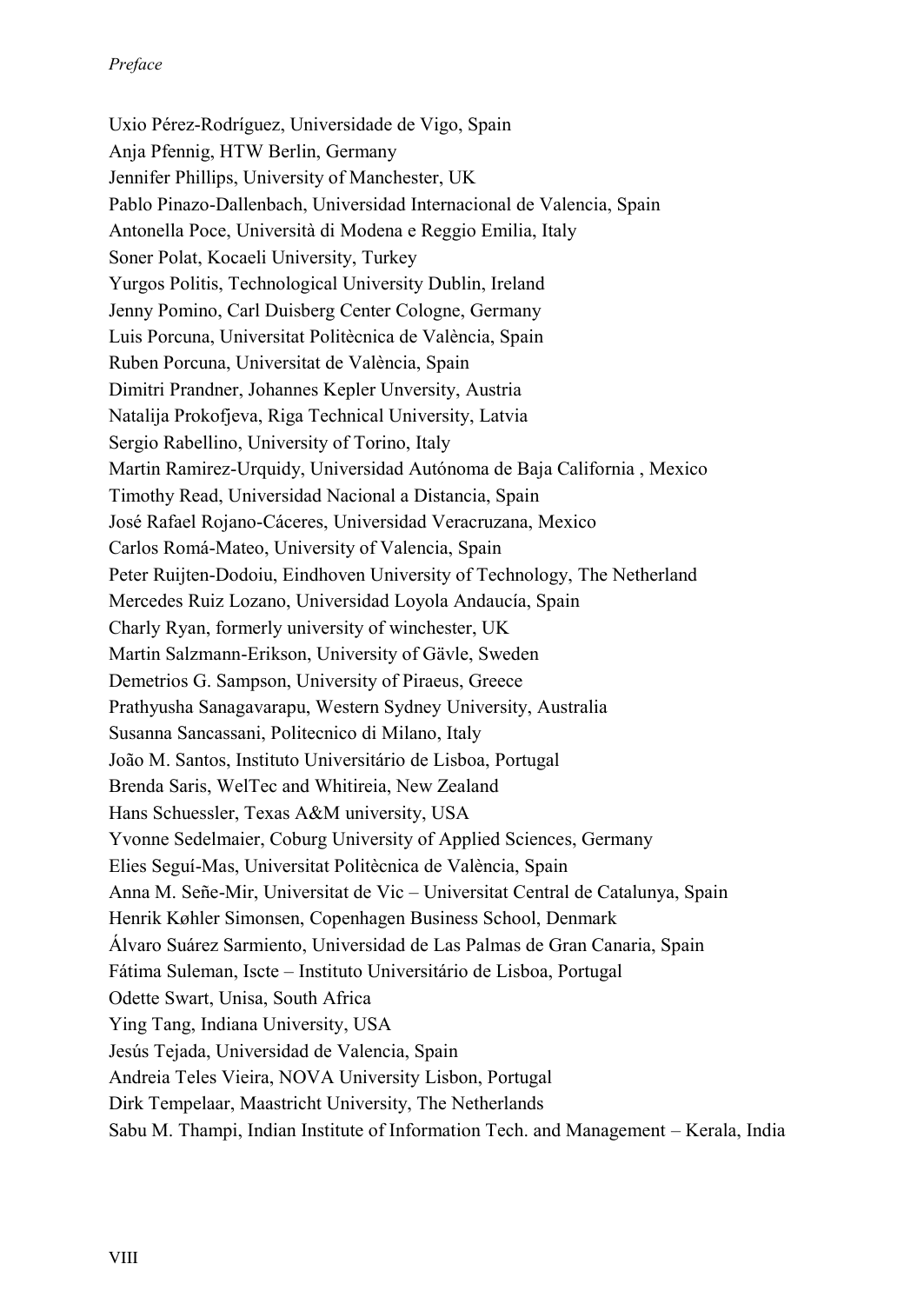Iman Tohidian, Allameh Tabataba'i University, Iran Łukasz Tomczyk, Pedagogical University of Cracow, Poland Guillermina Tormo-Carbó, Universidad Politècnica de València, Spain José Torrecilla, Complutense University of Madrid, Spain Frederik Truyen, KU Leuven, Belgium Itziar Txurruka, University of the Basque Country, Spain Jani Ursin, University of Jyväskylä, Finland Enric Valor, Universitat de València, Spain Mercedes Varela-Losada, University of Vigo, Spain Marta Varo-Martínez, University of Cordoba, Spain Rosa M. Vasconcelos, Minho University, Portugal Jesus Vazquez Abad, Université de Montréal, Canada Ilaria Venturini, Sapienza Università di Roma, Italy Henrique Vicente, University of Évora, Portugal Cristina Vilaplana Prieto, University of Murcia, Spain María Cinta Vincent Vela, Universitat Politècnica de València, Spain Maarit Virolainen, University of Jyväskylä, Finnish Inst. for Educational Research, Finland Karen L. Webber, University of Georgia, USA Martin Wolf, University of Applied Sciences Aachen, Germany Jiun-Yu Wu, National Yang Ming Chiao Tung University, Taiwan Ibrahim Yildirim, Gaziantep University, Turkey Jorge Agustín Zapatero Ayuso, Universidad Complutense de Madrid, Spain Katerina Zdravkova, University Ss. Cyril and Methodius University, N. Macedonia Gaoxia Zhu, Cornell University, USA Roza Zhussupova, L.N.Gumilyov Eurasian National University, Russia Ivan Zilic, The Institute of Economics, Croatia Ana Zorio-Grima, Universitat de València, Spain

#### **External reviewers**

David Comiskey Ayanda Pamella Deliwe Guillem Escorihuela Ana Estima Abderrahman Hassi Ameeta Jaiswal-Dale

Clare Lloyd Gareth Morris Alba Lucy Ortega Alina Romanovska Annmarie Ryan Clara Bento Vaz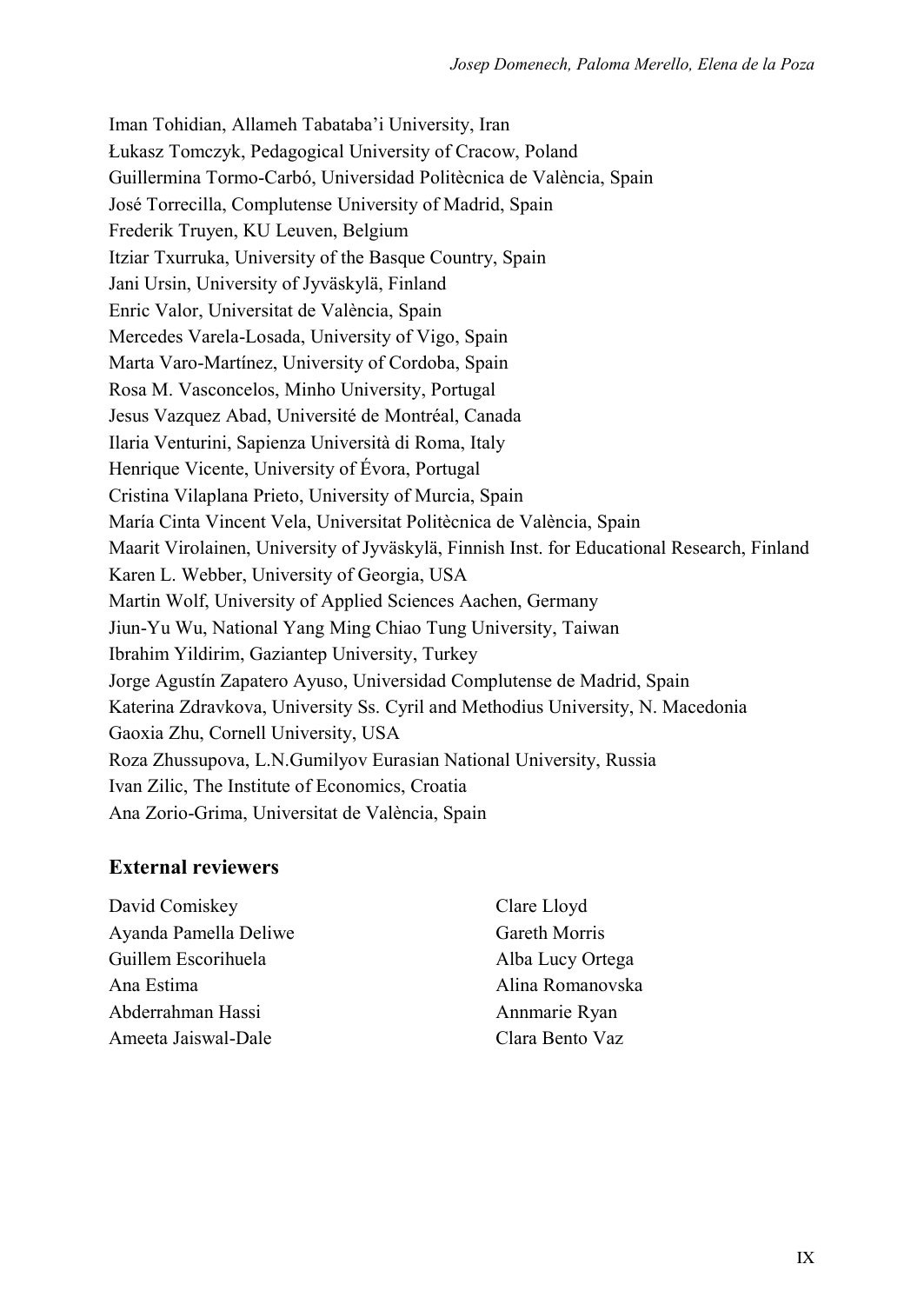# Designing Interactive Narratives for the Fashion System. MOOC and blended learning in a transdisciplinary design module

#### Ilaria Mariani, Angelica Vandi

Department of Design, Politecnico di Milano, Italy.

#### **Abstract**

From distributed interactive narratives to games and playful systems, complex interactive projects challenge the fashion ecosystem introducing new possibilities that require innovative and transdisciplinary competencies to be adequately tackled. However, to properly deal with digital media, designers need to master their logic, potentialities, and implications. Therefore the urgency to include such knowledge in building, reframing, and implementing the curricula and design education of today's and tomorrow's fashion designers. This considers the complexity of getting acquainted and implementing vocabulary, design methodologies and practices from other fields of studies. This paper presents the lessons learnt from the first application of the MOOC "Data Science, Visualization and Interactive Narratives for CCIs" to an intensive design module in the Design for the Fashion System. Attention is posed on how it was included in a Blended Learning context to meet the scope and answer previously identified criticalities as providing knowledge from neighbouring fields, and to what extent it succeeded.

Keywords: MOOC; blended learning; interactive narratives; transdisciplinary; fashion system; design education.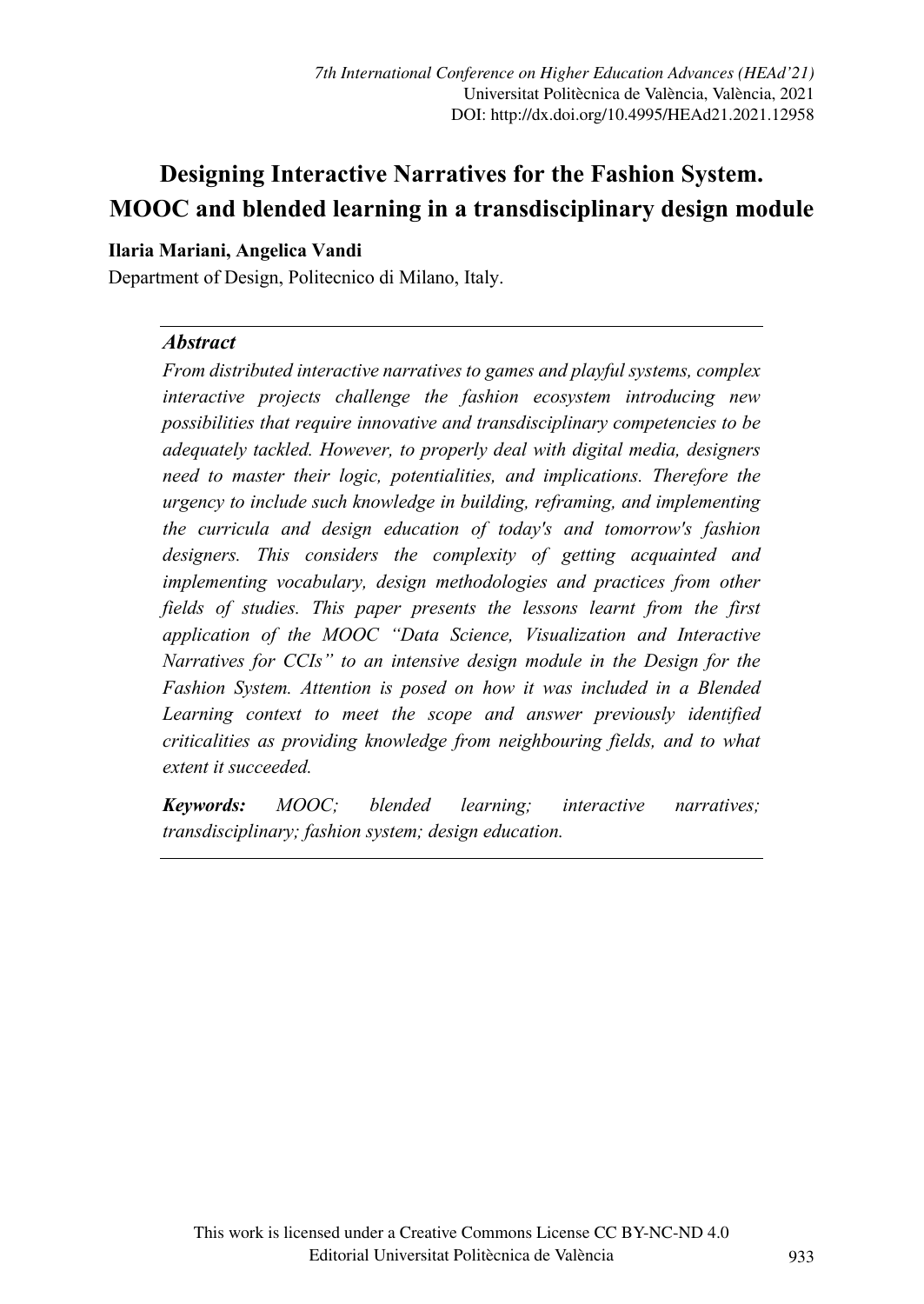# 1. Digital Media for the Fashion System: A Multidisciplinary Approach

The Fashion system is undergoing a major digital transformation, touching all its facets, layers, and processes. This situation progressively brings to a paradigmatic shift where the material and immaterial production of the fashion system is molded by and for the media (Rocamora, 2017), with digital media, mediatization, and its instances impacting and reshaping the field of fashion (Hepp, Hjarvard, & Lundby, 2015). In this scenario, companies and brands are trying to reach higher maturity levels about digital transformation and its implications for fashion communication. However, the gap between awareness and complete process integration is vast and asks for new professional figures able to exploit contemporary possibilities at best, guiding fashion into an aware implementation of possibilities and resources coming from contemporary media and emerging technologies. This means, for instance, being trained to catch opportunities coming from digital media, dealing with the creation of new narratives able to engage audiences. Therefore the urgency to include such reasonings in building, reframing, and implementing the curricula and design education of today's and tomorrow's fashion designers (Bertola & Vandi, 2020). To master logics, potentialities and implications of digital media, building on their affordances (Mariani & Ackermann, 2021; Harrell & Zhu, 2009), it is necessary to open to a variety of neighboring domains of knowledge (e.g., media studies and game studies) and fields of practice (e.g., storytelling and game design) while reaching out to scholarship in terms of branding, communication, and interaction design. In 2019, the "Advanced Interactive Narrative" (AIN) module was built to address this specific urgency.

Since the last decade, growing attention has been drawn to narratives designed to be distributed across media and games with communication purposes. The ground was particularly fertile due to the coexistence of the need to communicate brands and their values, and the new consumption behaviours that see active user engagement and participation as critical aspects (Mariani & Ciancia, 2019a). This condition further accelerated because of the covid-19 outbreak, which encouraged fashion companies to increase their efforts for transferring most of their business online while igniting a series of innovative experimentations. An example is *Afterworld: The Age of Tomorrow*, the game launched by Balenciaga for the Fall 2021 RTW Collection (videogame.balenciaga.com). Fashion design is thereby hybridizing its boundaries (Delgado-Ballester & Fernández-Sabiote, 2016; Fog, 2010) building imaginative universes of sense that can be actively explored by audiences. The result are multiple attempts of transmedia experiences, by nature articulated on multiple channels, platforms, and media, often shaped as interactive narratives and games, as instances that can be encountered at different times and with different shapes (Dena, 2009; Giovagnoli, 2011).

The first edition of the AIN module in AY 2019/2020 consisted of 8 lessons of 4 hours, all in presence. Although high-quality outcomes were achieved, students showed criticalities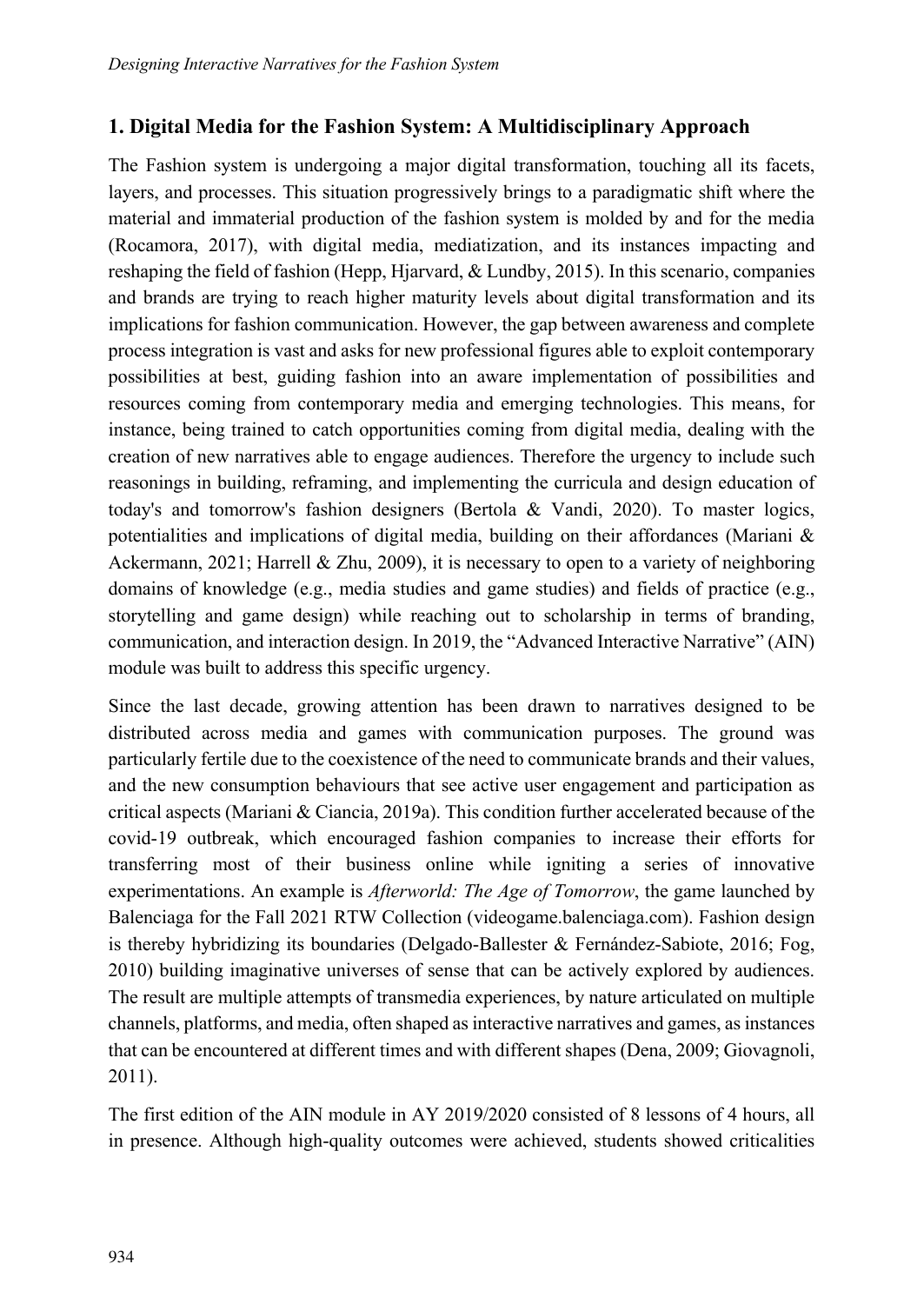regarding (i) getting acquainted with vocabulary, design methodologies and practices from other fields of studies, and (ii) understanding the logics and mechanics of complex interactive artefacts as interactive narratives and games. This resulted in a general difficulty in taking in such a high amount of information in a short time and being able to directly apply them for finding creative and innovative design solutions. To prepare the next generations to leverage on the vast and promising opportunities of digital media, coping with the emerging challenges (Kalbaska et al, 2019), the Higher Educational Institutions (HEIs) opened research lines and introduced approaches for providing students with transdisciplinary knowledge (Iannilli  $\&$ Sancassani, 2020). Open Educational Resources, e-Learning, and Massive Open Online Courses (MOOCs) are being progressively integrated into HEIs, exploring innovative forms of pedagogies (Griffiths et al., 2015; Morris, 2014). Taking that into account, the second edition of the AIN module (AY 2020/2021) integrated a series of open-access lessons from the MOOC "Data Science, Visualization and Interactive Narratives for CCIs" (pok.polimi.it). Designed for introducing fashion designers to the realm of branding and narrative strategies, part of the MOOC explores storyworld building and interactive narratives for communicating brand values through digital media. Developed within the EU project DigiMood (digimood4cci.eu) (Bertola, Mortati, & Vandi, 2020), the MOOC allowed reframing the module as a Blended Learning (BL), where the part online (MOOC) anticipates the part in presence (design studio setting).

In the following we present the lessons learnt from applying the MOOC to the AIN module as a BL in AY 2020/2021. Specific attention is posed on how the MOOC met previously identified criticalities and to what extent it succeeded in providing propaedeutic transdisciplinary knowledge for accessing the in-presence design phase.

### 2. Design and Research Methodology

This paper reports on the results obtained applying such an innovative didactic model in a BL context, considering three aspects: (1) instructional and pedagogical achievement, derived from steering informed critical discussions and applying knowledge throughout the design phases; (2) students' group projects as final outcomes; (3) students' perceived quality of the MOOC and BL. While data on (1) and (2) were gathered by means of participant observation with the help of field notes, (3) are derived from the self-assessment that students filled at the end of the module. Through open questions it investigated: (i) perceived benefits from having content delivered via MOOC before the module; (ii) criticalities encountered; (iii) suggestions and (iv) potential issues on how BL could improve/hinder design teaching and learning. The field test involved 65 MSc students from the Final Synthesis Design Studio (MSc in Design for the Fashion System, School of Design, Politecnico di Milano). Equivalent to 2 ECTs, it consists of video lectures, readings, quizzes and exercises for verifying learning, and a forum for discussions. Being propaedeutic to the design-studio-setting part of the AIN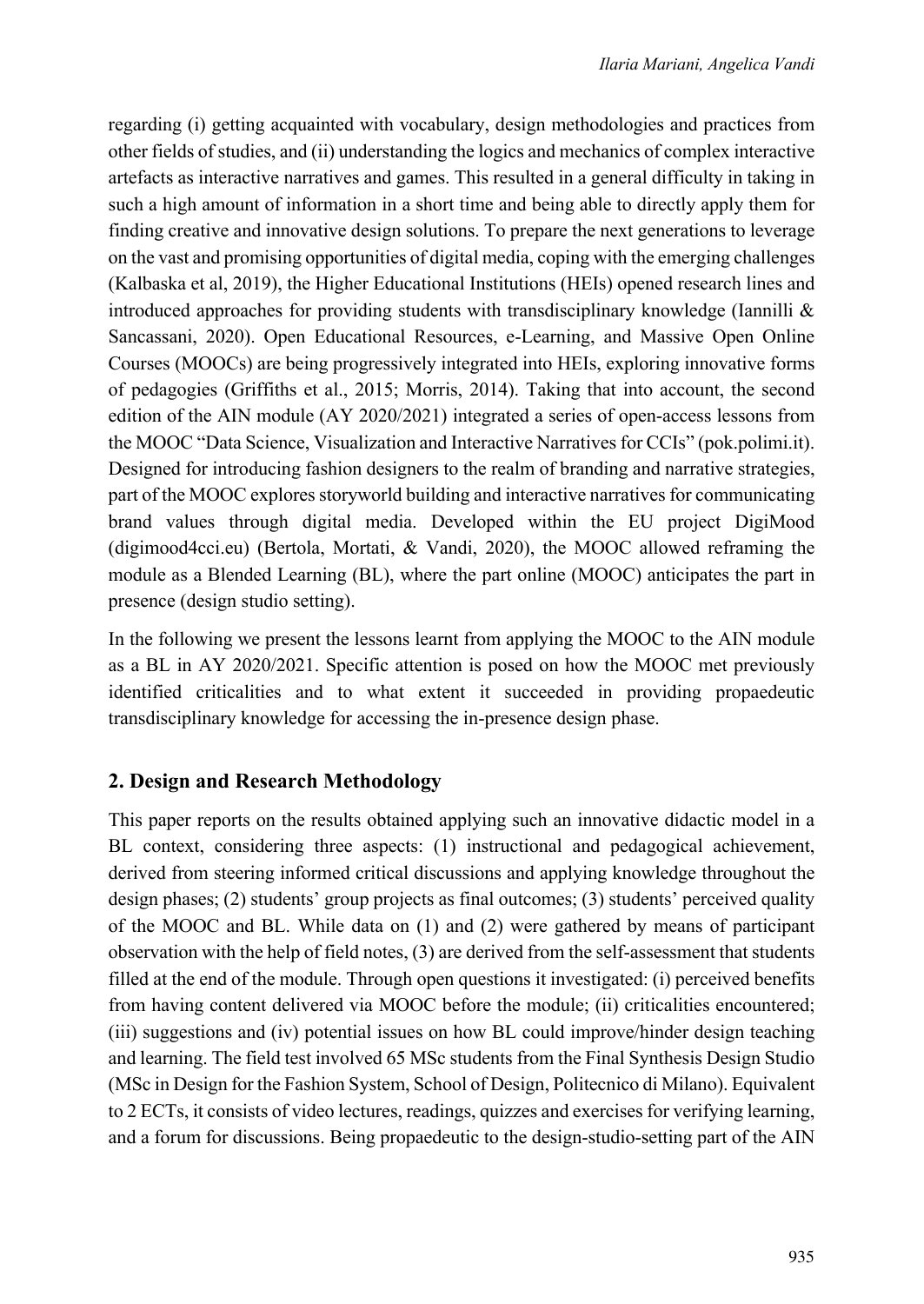module, the MOOC was to be completed before the starting of the in-presence activities. Analogously its final quizzes were to be passed by the end of the module, since they contributed to the final evaluation. 75% of the final mark relates to the project developed in teams, while the individual score from the MOOC constitutes the remaining 25%.

#### 3. From theory to practice: applying transdisciplinary knowledge and tools

From distributed fashion interactive narratives to games and playful systems, complex interactive projects are challenging the fashion and communication ecosystem introducing new degrees of complexity, which require innovative and transdisciplinary competencies. To tackle this challenge, the AIN module addresses: (i) the role and potentialities of communication systems and user engagement within the fashion domain; (ii) strategies for building communication systems as interactive artifacts able to convey values and meanings; (iii) media affordances, opportunities, criticalities, and risks. To maximise time in class, focusing on designing and reviewing, the MOOC lessons provided beforehand theoretical knowledge, together with tools for storyworld building and interactive narratives. On Sept 3rd 2020, two weeks before the starting of the in-presence module, students were asked to accomplish the MOOC. In parallel, they were required to fill a map for collecting and visualising the skills and attitudes of every participant. On its basis, balanced groups of 6 to 7 persons were built, covering the diverse expertises needed for designing interactive projects. The MOOC introduced a set of narrative tools for the design activity while sharing strategies on how to successfully engage audiences in interactive experiences across media. In particular, the Transmedia Design Framework (Ciancia, 2018), Storyworld Canvas and Character Wheel (Mariani & Ciancia, 2019b; Piredda et al., 2015) were presented. Scheduled twice a week from Sept 17th to Oct 9th, with 8 blocks of 4 hours, each in-presence lesson started with a theoretical recap and advanced discussions related to the design activities to be run in class, then the tools introduced in the MOOC were applied in contextual exercises. Once in presence, for example, the complex topics of interactive and transmedia storytelling and the techniques for conveying brand values exploiting digital technologies then became the object of case studies analysis. In terms of schedule, Day 1 was devoted to (i) systematise and operationalise knowledge, (ii) understand how to apply it into interactive narrative projects, and (iii) initiate the design phase selecting brand values as starting points for building storyworlds and characters. From Day 2 ahead, the initial short recap on fundamentals, tools, and methods to be applied in that stage of the design was followed by in-presence tutored activities with 30-mins reviews per group to discuss the project and its implementation.

In terms of outcomes, the final results of the AIN module are 9 projects that can be clustered in 5 macro groups: (i) two interactive narratives on Instagram shaped as choose your own adventure stories; (iii) four interactive narratives developed as HTML 5 Choose your-own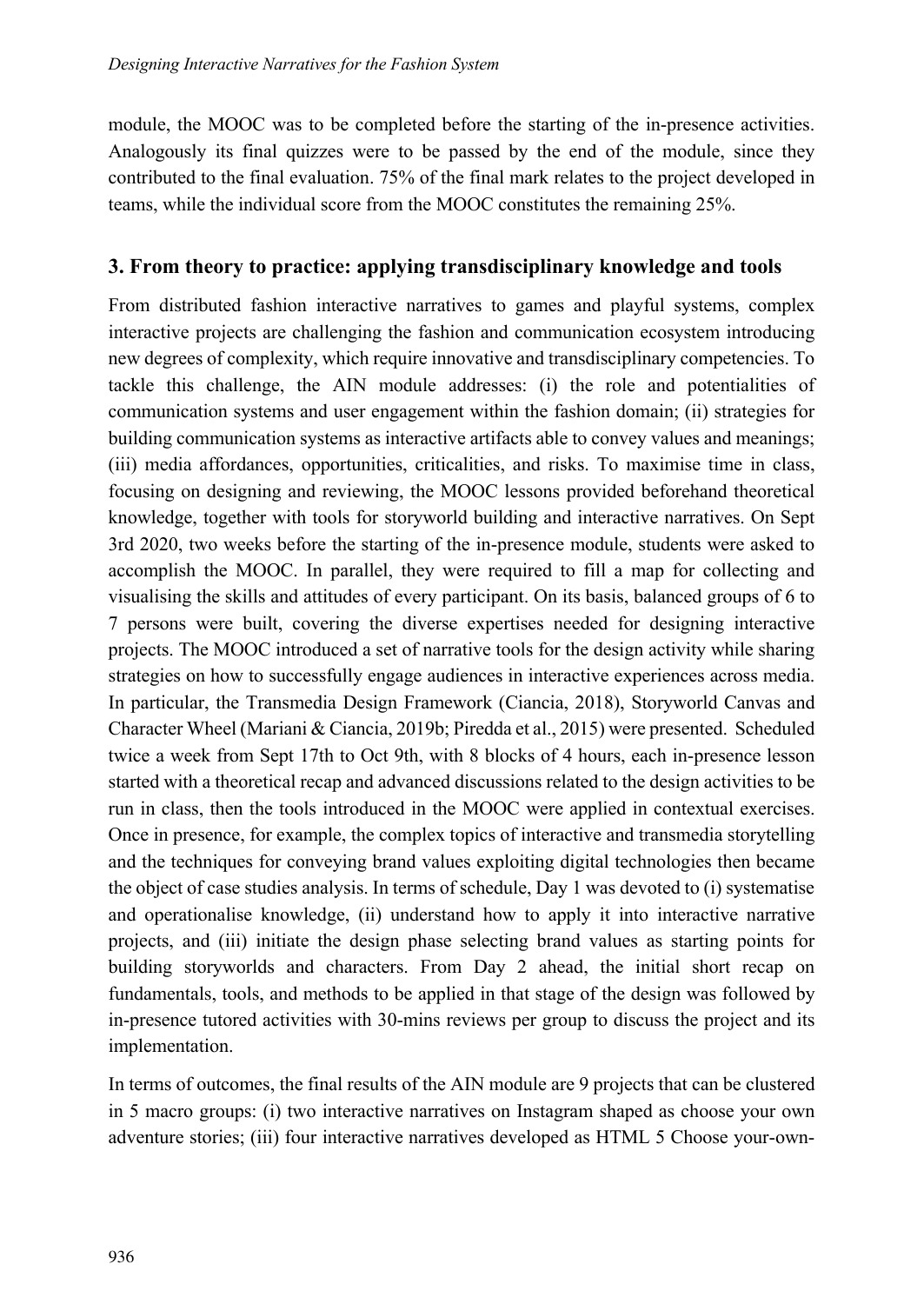adventure stories, implemented using the software Twine; (iv) a Role-Playing Game for mobile devices built with RPG Maker; (ii) a transmedia experience with a Twitch campaign, an app with several mini-games, and TikTok for video challenges; (v) a transmedia interactive experience using Instagram and TikTok, an App and dedicated website, and physical events to engage users with a series of challenges.

#### 4. Conclusion and discussion

Comparing the two editions of the course, it clearly emerged that the MOOC played a critical role in introducing fashion designers with the domains of branding, communication, and interaction, encouraging novel design trajectories. It provided guidance and equipped students with fundamental knowledge to face such a challenging task. This result is confirmed by the self-assessment that shows (i) the effectiveness of the BL approach and the MOOC in respect to the entire module; and (ii) its didactic quality. The analysis of the selfassessments (Bertola et al., 2020) was compared to the observations conducted during the design activities, also considering the maturity of the final projects. Our application confirmed that integrating the MOOC in a BL context allows to balance flaws discussed in literature (Margaryan, Bianco, & Littlejohn, 2015) by (i) providing hands-on moments of demonstration of how new knowledge could be applied, (ii) granting timely expert feedback on the learning activities and assignments, (iii) enabling collaborative learning, while (iv) being receptive to the different learning needs surfaced in the class. Nevertheless, concurring with what stated by Holotescu and colleagues (2014), and Morris (2014), even though the MOOC succeeded in reducing content-related gaps, several weaknesses were identified. In the following, benefits and criticalities are discussed.

Getting acquainted with new topics and tools. Leveraging cross-sector innovative practices and transdisciplinary scholarships for creating added value in the Fashion Industry, the MOOC served as an entry point to new topics, so far distant from their domain of study. Even though it introduced students to new topics beforehand, filling eventual gaps of knowledge, the MOOC alone could not fully succeed in making all the students achieve the same level of knowledge. It is the BL situation that triggered learning-by-doing and rebalanced the understanding through specific reviews and discussion.

Contents tackled in little time and applied. From an educational point of view, students grasped knowledge on the state of the art in the game and interactive narrative fields, understanding possibilities for the fashion domain. Although specific lessons introduced students to current trends, media uses, and contemporary experimentations, their limited length implied to reduce complex discourses into short lectures, being often perceived as non adequate in-depth explorations. The key topics were then more extensively recalled in class, becoming the object of tutored design exercises, demonstrating again the relevance of a direct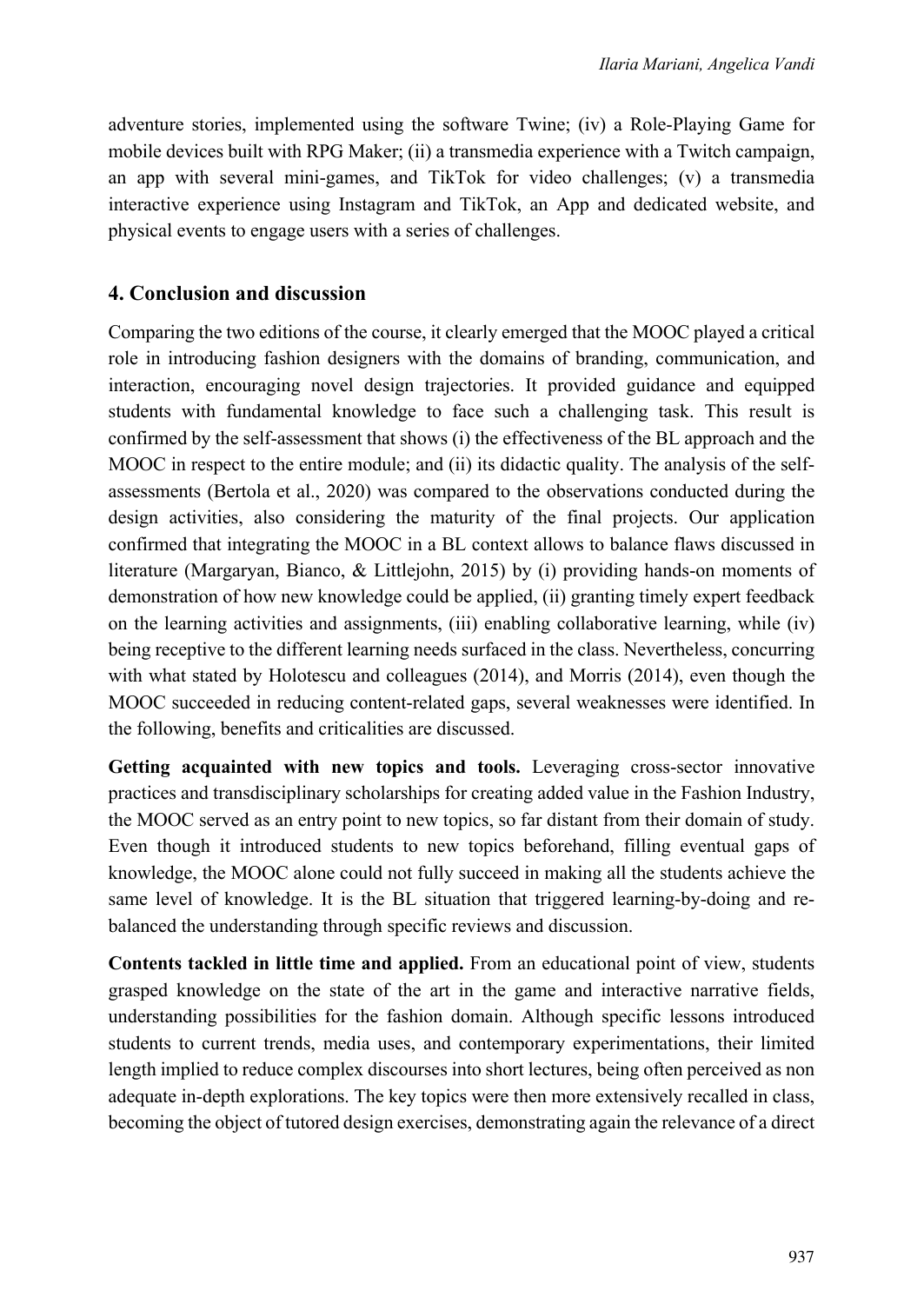exchange to verify the acquisition of knowledge. Throughout the design phases students demonstrated to be able to incorporate most of the methodologies and tools to design complex artefacts introduced, spontaneously and mostly correctly applying them. Also in this case, the exchanges and discussion on the projects that occurred during the reviews made it possible to assess the application and timely fix specific misunderstandings and errors, completing the teaching activity.

More time for design activities and project reviews. Since concepts, terminology, and practices were shared in advance, the in-class time could be effectively spent for informed and critical discussion on more advanced theoretical aspects. This favoured a sort of informal flipped-classroom, where students actively participated in debates. Moreover, it allowed us to spend most of the time on hands-on activities and project reviews.

Students as active learners. As other thematic analyses related to students' perception towards online learning revealed (Galway et al., 2014; Kemp & Grieve, 2014; Bruff et al., 2013), "convenience" is an important common theme. Having a less stressful approach to lessons contributed to transforming students into active learners. They became responsible for their own learning, schedule their activities, operate on video lessons pausing and rewinding when necessary, personalising the fruition. Moreover, it gave the possibility to spend time searching for insights or investigating topics making use of the references provided. A further support are subtitles, seen as facilitators of learning and understanding.

Benefitting from various experts' knowledge. The learning experience resulted to be enriched because of the presence of many professors and experts involved within the online course, therefore students had more points of view to consider and sources to analyse.

The absence of a learning atmosphere. Even though collaborative learning and feedback among peers are recognized as one of the main quality criteria of MOOCs (Feitosa de Moura, Alexandre de Souza, & Noronha Viana, 2021), the absence of human interaction, and the lack of engaging and interactive results easily led to increased boredom. Although the POK platform included a discussion forum, it has never been used, demonstrating that it is not a privileged mode of interaction for the target (Bruff et al., 2013).

Online learning for offline discussion. The MOOC was valued as a valuable opportunity to possibly be extended to other topics, contributing to building the curriculum. Further suggestions regarded the possibility (i) to provide extra-materials about design innovation to be later discussed offline, (ii) to further improve the coupling (Bruff et al., 2013) between the online and in-presence activities, showing more concrete case studies from the industries, and (iii) to engage students in more participatory activities and reflections.

Although criticalities are still present and require to be tackled, the field test showed that online learning within a BL context can be successfully integrated to overcome the challenges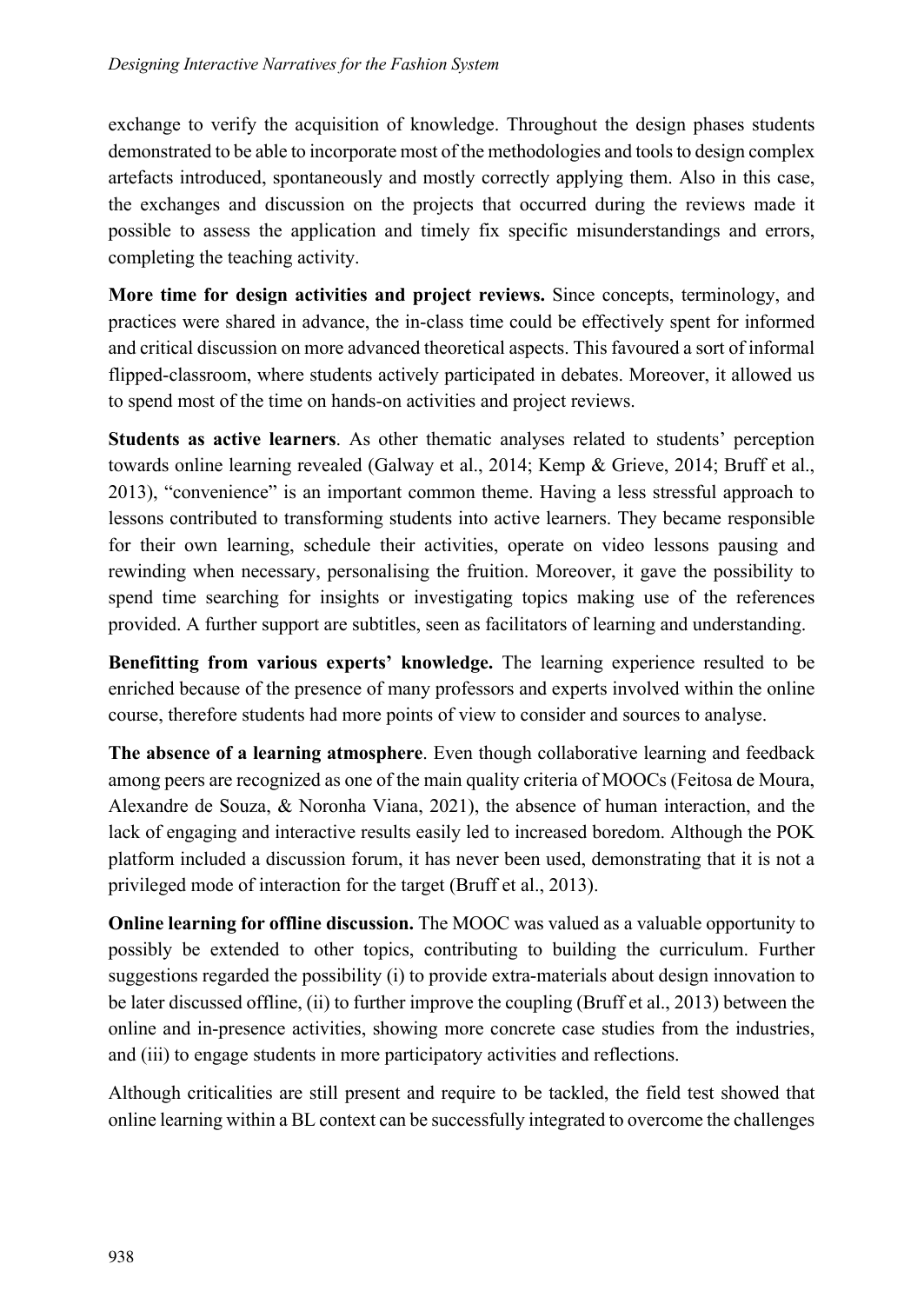of dealing with complex, transdisciplinary topics in a limited time frame, prompting students to directly apply the acquired knowledge to find creative and innovative design solutions. Especially given current times in which distant learning is a praxis able to open new possibilities to access knowledge, approaching MOOCs as tools for mastering theory in the design discipline is certainly a valuable practice that can no longer be neglected. However, within the design domain, especially the MOOC integration in a BL context emerge as promising, consenting to put into practice the results of the individual learning, having feedback and exchanges on the project being developed. Indeed, when design activities are included, ad hoc reviews are fundamental to impact students' learning. In parallel to the results obtained from the field test, the inclusion of self-assessment activities gave the opportunity to reflect on possible improvements for better integrating MOOCs within traditional, in-presence academic courses.

#### References

- Bertola, P., Mortati, M., & Vandi, A. (2020). Future Capabilities for Creativity and Design. Firenze: Mandragora. Retrieved from www.mandragora.it/prodotto/future-capabilitiesfor-creativity-and-design
- Bertola, P., & Vandi, A. (2020). Exploring Innovative Approaches to Fashion Education Through a Multidisciplinary Context for New Professional Profiles. INTED2020-14th International Technology, Education and Development Conference, 4813–4819.
- Bruff, D. O., Fisher, D. H., McEwen, K. E., & Smith, B. E. (2013). Wrapping a MOOC: Student Perceptions of an Experiment in Blended Learning. 9(2), 13.
- Ciancia, M. (2018). Transmedia Design Framework: Design-Oriented Approach to Transmedia Practice. FrancoAngeli.
- Delgado-Ballester, E., & Fernández-Sabiote, E. (2016). "Once upon a brand": Storytelling practices by Spanish brands. Spanish Journal of Marketing-ESIC, 20(2), 115–131.
- Dena, C. (2009). Transmedia practice: Theorising the practice of expressing a fictional world across distinct media and environments (PhD Thesis). University of Sydney.
- Feitosa de Moura, V., Alexandre de Souza, C., & Noronha Viana, A. B. (2021). The use of Massive Open Online Courses (MOOCs) in blended learning courses and the functional value perceived by students. Computers & Education, 161. doi: 10.1016/j.compedu.2020.104077
- Fog, K. (2010). Storytelling: Branding in practice. Samfundslitteratur.
- Galway, L. P., Corbett, K. K., Takaro, T. K., Tairyan, K., & Frank, E. (2014). A novel integration of online and flipped classroom instructional models in public health higher education. BMC Medical Education, 14(1), 181. doi: 10.1186/1472-6920-14-181
- Giovagnoli, M. (2011). Transmedia storytelling: Imagery, shapes and techniques. Lulu.
- Griffiths, R., Mulhern, C., Spies, R., & Chingos, M. (2015). Adopting MOOCS on campus: A collaborative effort to test MOOCS on campuses of the university system of Maryland. Online Learning, 19(2), 1–15. Retrieved from https://eric.ed.gov/?id=EJ1062937